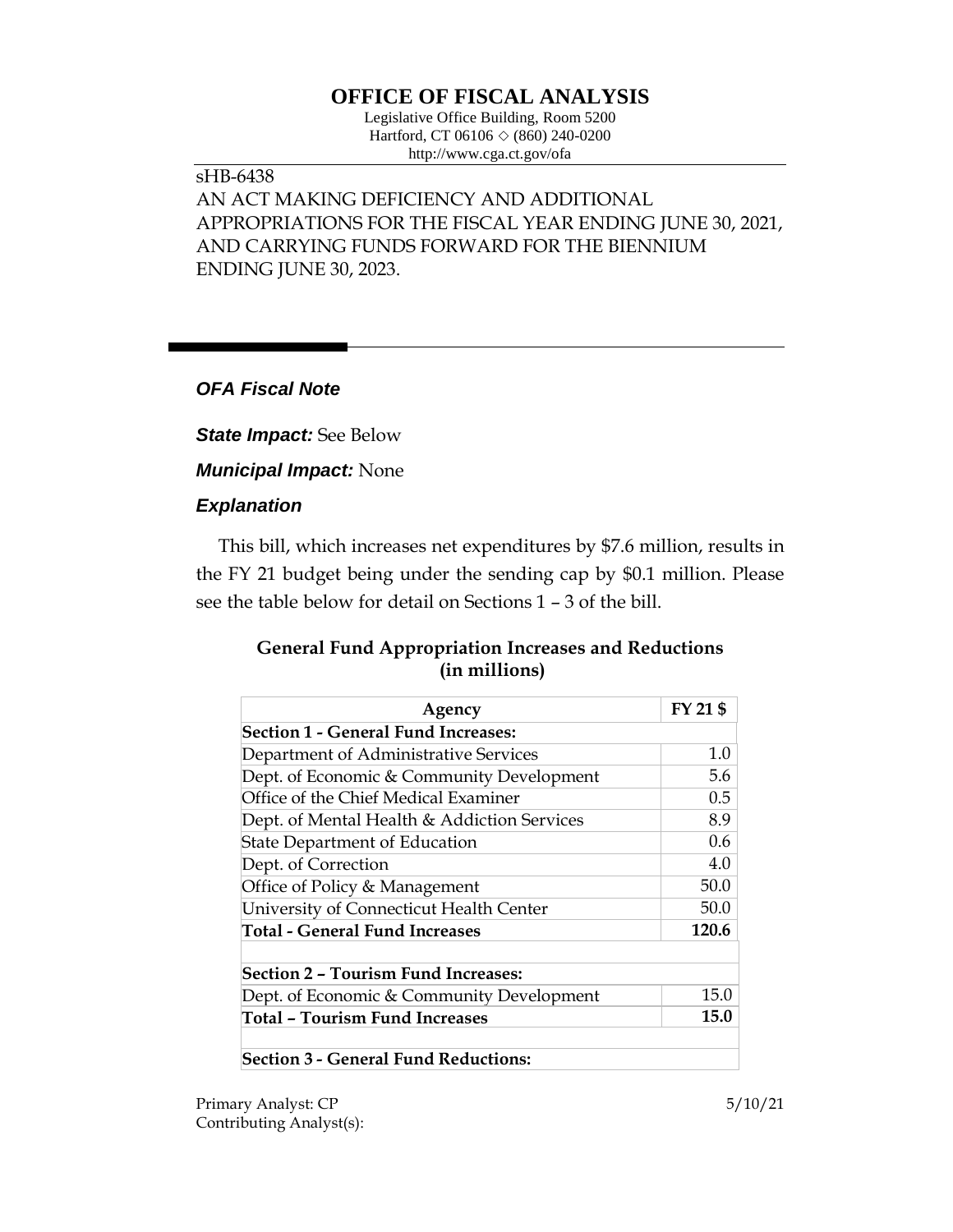| Agency                                 | $FY$ 21 \$ |
|----------------------------------------|------------|
| Dept. of Social Services               | (128.0)    |
| <b>Total - General Fund Reductions</b> | (128.0)    |

**Section 4** specifies that although \$50 million will be made available within the Operating Expenses (i.e., block grant) account to reduce an operating deficit, there will be no associated General Fund payment of fringe benefits through the Office of the Comptroller. Typically, when Operating Expenses funds defray costs of UConn Health Center employee salaries and wages, the General Fund pays the fringe benefits costs associated with those employees.

**Section 5** specifies that Office of Policy and Management (OPM) must allocate \$50 million in funds for Private Providers to support funding increases for private providers of health and human services contracted by the state. OPM shall transfer funds to the affected contracting agencies. Not later than July 1, 2021, the Secretary of OPM shall report to the appropriations committee on the amount of such funds paid to each contracted provider by contracting agency and account.

**Section 6** carries forward up to \$128,260,401 of the unexpended balance of funds appropriated to DSS under Medicaid for the following purposes:

| 6(1)    | <b>DSS</b>              | Up to \$1.5 million in both FY 22 and FY 23 to DSS to support<br>increasing the personal needs allowance to \$75.                                                                  |
|---------|-------------------------|------------------------------------------------------------------------------------------------------------------------------------------------------------------------------------|
| 6(2)    | <b>DSS</b>              | Up to \$150,000 in both FY 22 and FY 23 to DSS for the Jewish<br>Federation Association of Connecticut (\$100,000) and New<br>Covenant Center (\$50,000).                          |
| 6(3)    | CT Airport<br>Authority | Up to \$4 million in both FY 22 and FY 23 to the Connecticut<br>Airport Authority.                                                                                                 |
| 6(4)    | <b>DEEP</b>             | Up to \$2.5 million in both FY 22 and FY 23 for deposit into<br>the passport to the parks account.                                                                                 |
| 6(5(A)) | <b>BOR</b>              | Up to \$14 million in FY 22 and \$15 million in FY 23 to the<br>Board of Regents for Debt-Free Community College.                                                                  |
| 6(5(B)) | <b>BOR</b>              | Up to \$21,332,962 in FY 22 and \$22,165,000 in FY 23 to the<br>Board of Regents for the community college block grant<br>account. This will not result in associated General Fund |